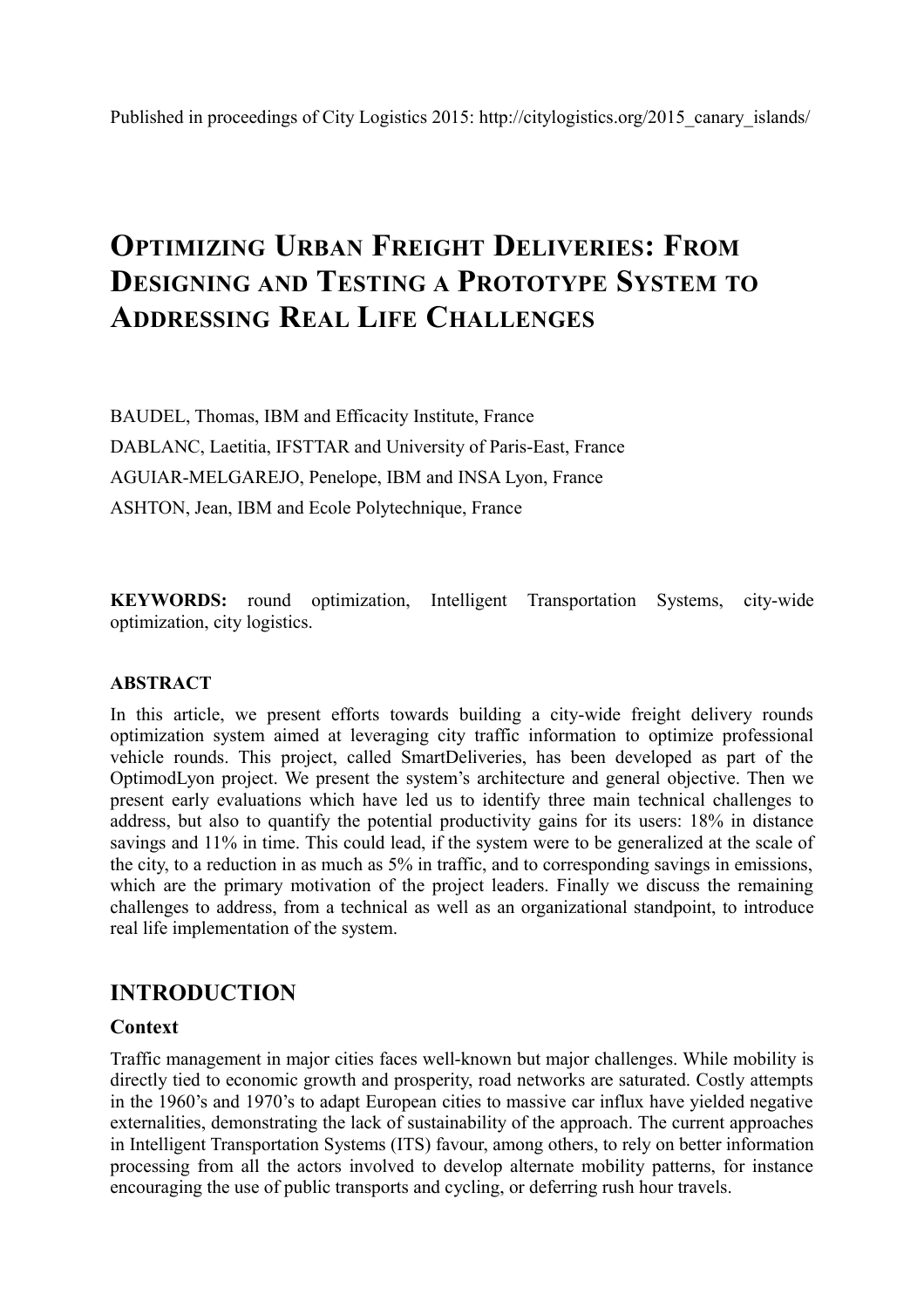OptimodLyon [\(http://optimodlyon.fr/en/\)](http://optimodlyon.fr/en/) is a three year project supported by the French agency for the environment, in which eight industry partners, among which IBM, four academic institutions and the metropolitan authority of Lyon (called Urban Community of Lyon) work together to improve urban mobility through better collection, processing and distribution of mobility information. The flagship application of OptimodLyon is a real-time, predictive, multi-modal journey planner. This application lets travellers plan their journey through a combination of car, public transportation and bike sharing with the best available information. The expectation is to enable a reduction of 1% of the car modal share on the city, resulting in saving 25 kTe carbon of emissions per year and significant traffic improvements during rush hours, at a very reasonable cost compared to the amount of public works that are usually needed to obtain similar levels of decongestion.

#### **Planned, professional urban mobility**

Despite environmental concerns, there is a large portion of road traffic that will not lend itself easily to modal transfer. According to the (Academie des Technologies, 2009) report, 35% of road trips carry goods rather than people. If we account for the important portion of movements that involve moving both goods *and* persons to deliver a value added service (such as maintenance and construction visits, catering, sales visits…), an even larger portion of existing road traffic needs to be accounted for. We call this portion of the traffic we focus on "professional urban mobility" and we estimate (counting campaigns performed internally) that it covers at least 50% of daytime urban traffic. Most policies aimed at limiting private vehicle use affect almost equally professional urban mobility, which could impact economic activity negatively. Any policy aimed at limiting the negative externalities of urban car travel must therefore target this portion of the traffic properly.

Businesses are also acutely aware and affected by the cost of mobility and have direct incentives to rationalize it. For instance, fuel represents 18% of the total costs of a small freight operator employing 200 persons (undisclosed personal communication). Current estimates (CERB, 2007) consider that 20 minutes lost in urban traffic amount to about eight euros for such an operator, which represents, by-and-large, its gross financial margin for a half-day vehicle round. We can therefore consider there is a synergy of goals between public authorities and the private businesses in curbing congestion and optimizing trips. The shared objective of both public and private stakeholders is to tend towards the minimization of vehicle-kilometers and time spent on the road.

Our work stems from the observation that a large portion of professional mobility demand is actually *planned*. Somewhere, in the information system of the companies, the intent to move is known in advance, at a close informational distance from an internet connection. If the city can securely obtain this information and use it to improve its traffic forecast, providing in return relevant suggestions that can reduce the cost of mobility, both parties could benefit from this exchange of information.

#### **Synergy between cities and freight operators**

The expected gains of a cooperative data exchange for cities and road users are as follows:

- Freight trip planning data constitutes a new source of information for traffic regulation, providing an advance view of freight mobility, which represents a sizable portion of traffic.
- Data exchange provides a new regulation tool, enabling to divert a sizable portion of traffic outside of congested areas.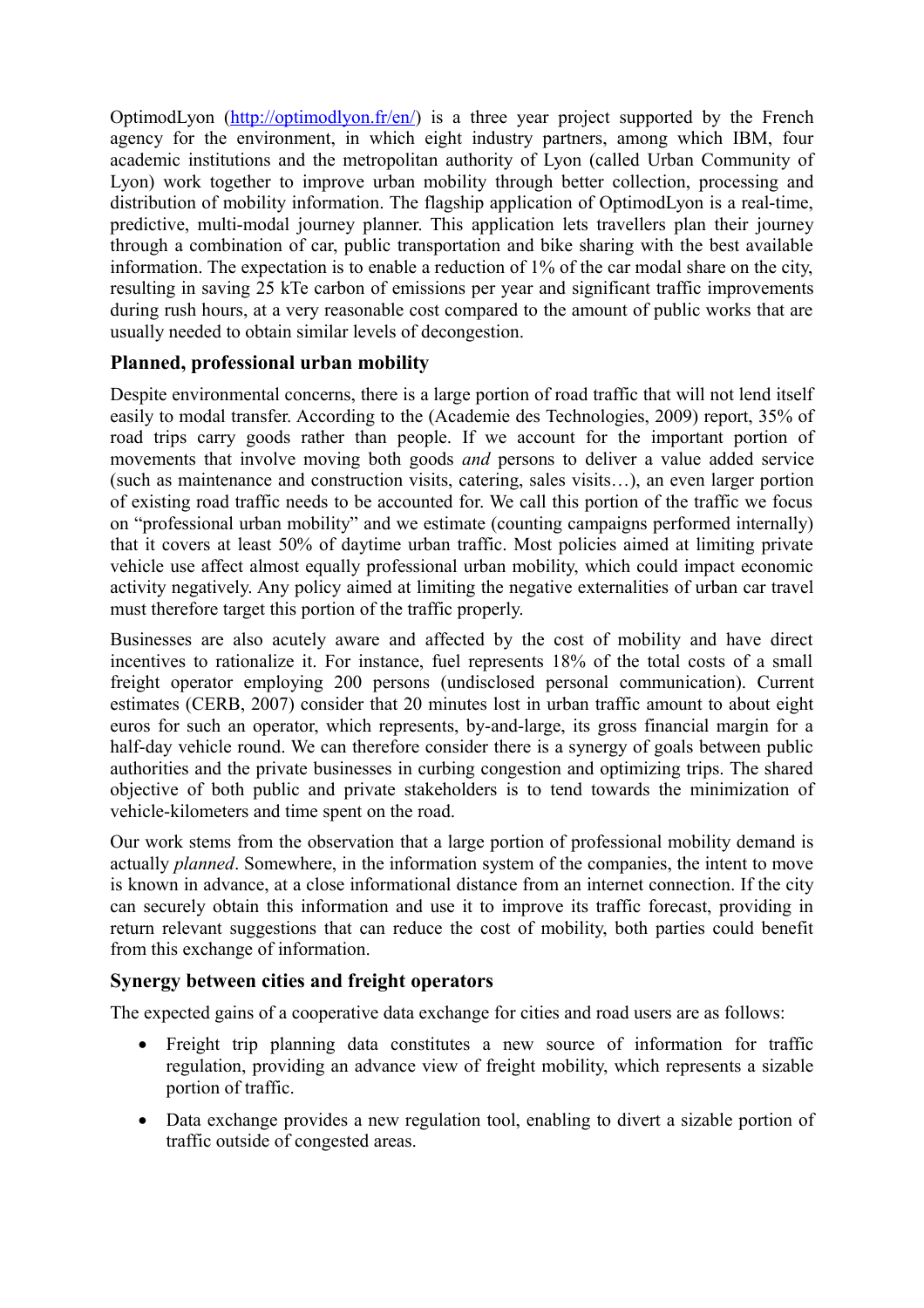Because the service may measurably save time and money to its users, it can be turned into a revenue source for the city to leverage its traffic regulation investments.

For its users, we expect a high profitability, as distance and time savings shall directly impact their revenue. Finally, the costs of exploiting such a solution shall be fairly small, as all it requires is an information infrastructure whose core hardware aspects are already in place: internet, mobile phones, and traffic data.

Of course this is still an idealized view of the system we propose. In the remainder of this paper, we will present an implemented prototype, then discuss the evaluations we have performed with three companies and 4000 time-stamped and geolocalized tours. These tests led us to identify three major technical challenges, as well as helped us quantify the potential benefits of the system. In the final section of this paper, we will discuss the remaining challenges, which are equally divided between technical and organizational considerations.

### **OVERVIEW OF THE PROPOSED SYSTEM**

SmartDeliveries (Baudel et al, 2013) is a software service and a set of applications comprising the following elements (Figure 1):

- A situation monitor maintains a model of the current and forecast traffic conditions for the whole city. It connects to the city information services (such as data.grandlyon.com) to gather planned events and public works information, real time and forecast traffic conditions, weather data. It provides means to plan routes and current and future travel time estimates.
- A demand monitor gathers users' mobility plans. It is accessed either via a web application (for occasional users) or a dedicated web service (connecting to the firm's information services). The plans are provided as plain csv files comprising a list of destinations, together with constraints on the trips, such as time and precedence constraints.
- A routes monitor creates, optimizes and follows all planned trips in real time, adapting to the observed route taken (as the driver stays in control of the plans), and provides optimization suggestions and alerts when there are traffic events from the city or deviations from the initial plans. It connects to a mobile application that acts as a route planner and provides traffic alerts.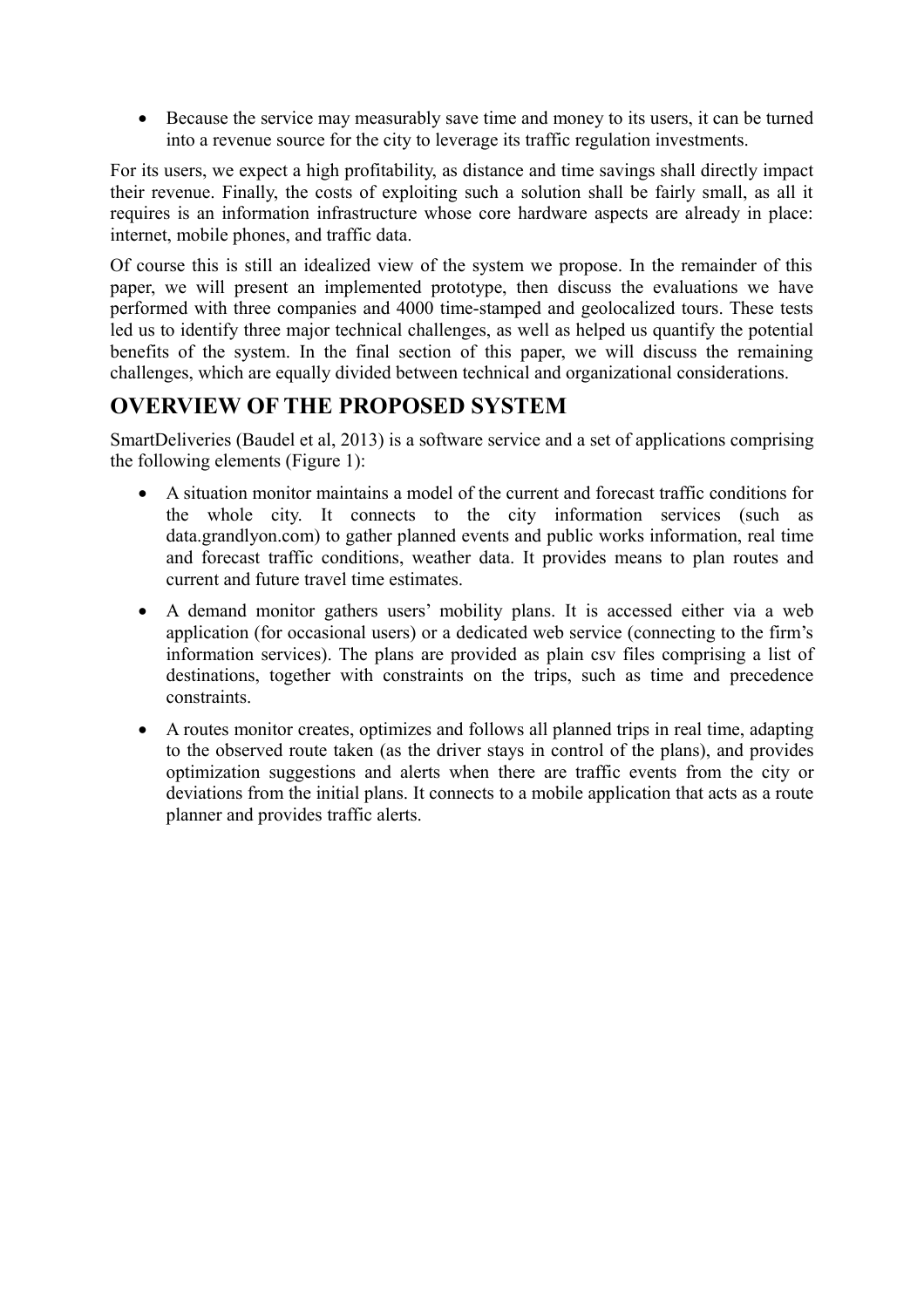

Figure 1: Smart Deliveries architecture

Once fully implemented, this architecture shall enable the computation of global optimization plans, enabling to spread traffic in time and space when potential delivery parking spots congestion is detected. The key implemented components for now are the travel time estimator and the time-dependent, robust optimization service, which will be described hereafter.

#### **Usage scenarios**

The system is meant to be used first in the morning, once the rounds have been assigned to individual drivers. The fleet manager can either upload route sheets on a web interface in a straightforward csv file format, or, for larger companies, the IT system can be directly interfaced via web services to the route optimizer. The system in return provides route recommendations, including public works and events that may impact the trajectory. For ease of integration, those can either be printed and given to the driver for guidance, or they may be uploaded on a smartphone application, which the driver may use to perform amendments to the suggested route, often adding constraints that are known only by them, such as the opening and closing hours of the delivery locations. Route changes and constraints on the delivery locations are stored for future reuse, which provides a degree of knowledge sharing and simplifies the daily use of the application for repetitive rounds.

When the planned tour has been downloaded on a GPS-enabled driver's mobile phone, the application with follow the driver, and manage to guess the course of the round, issuing planning corrections if the driver decides not to follow the initial recommendations. There can be many good reasons for a driver to modify the proposed tour, as we will see later, so the system is designed as a "recommender" rather than a prescriptive system. We believe this is a key issue to ensure that users accept to be tracked by a GPS enabled device. As an additional benefit, traffic events (such as accidents and congestions) are relayed to the mobile phone and trigger alerts and route change proposals, possibly re-ordering the stops so that problematic locations can be avoided. To the drivers, and the city, this later feature is seen as quite novel over common navigation aids: the ability of the planner to foresee several steps ahead allows issuing more complex re-routing than one-step ahead suggestions. Of course, it is possible to limit the amount of re-ordering, to account for heavy cargo that cannot be moved easily.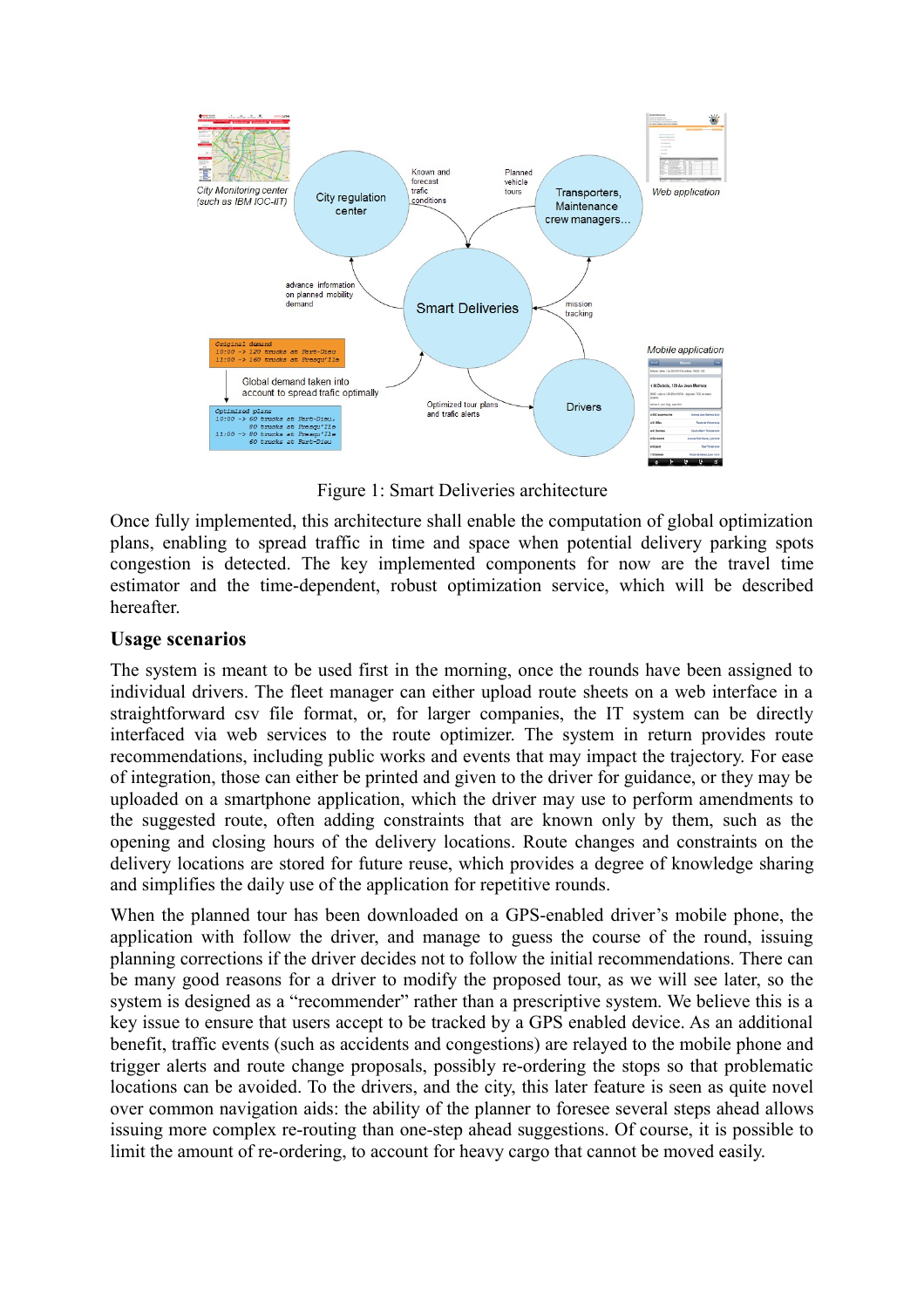Although fairly new, some commercial systems do provide somewhat similar functionalities, but the integration of the services, the interfacing with the city's ITS, and the deliberate design as a recommender rather than a prescriptive system represent, to our knowledge, innovations.

## **EVALUATION OF THE SYSTEM**

We performed extensive studies and projections to assess the suitability of the system to its purpose. We could identify a number of technical hurdles to overcome. Once they are, the gains seem fairly substantial.

#### **Resources and methods**

The city provides six minutes real time and historicised traffic data over 600 detectors spread throughout the urban area, advance data of the public works impacting road usage, as well as a DATEX II event stream manually fed to alert of ongoing traffic events such as accidents and major congestions [\(http://data.grandlyon.com/\)](http://data.grandlyon.com/). Several studies (Godinot & Bonnel, 2008, Bousquet, 2010, Leclercq & Coldefy, 2013) have shown that historic traffic data together with known planned events allow for providing a somewhat accurate picture of traffic, and thus create a time-dependent travel time model usable for route planning. Our goal is to see if this knowledge can be used to optimize vehicle rounds at the scale of the city.

We first conducted a survey, interviewing about 50 drivers, fleet managers and logistics managers in France, from large to small freight carriers, in order to collect needs and assess workflows. When we started the studies, in 2012, all freight carriers had plans to leverage mobile technologies to improve agility and service to customers, but no system was fully operative or functioning as expected. Drivers mostly relied on their field experience to organize their rounds, using simplistic but somewhat effective nearest-neighbour heuristics to optimize their route. Existing routing system seemed to lack precision in travel time estimation to provide usable guidance, at least in the companies we surveyed. In 2015, all major companies are equipped with GPS vehicle tracking, and they are somewhat satisfied with the ability to better inform their customers of expected delivery time, and to better measure the productivity of their drivers. Yet, route optimization still appears of little use in urban round planning.

In order to assess why, and to see if accurate traffic information received from the city would remediate this reluctance to optimization, we have obtained two full months of complete delivery rounds, time-stamped and geo-localized, from three freight carriers in Lyon. This represents over 80,000 individual moves, 4,000 rounds, averaging 20 positions per round, and 10 minutes on average per trip. After various stages of data cleansing (described below), we obtained a test set of 1715 rounds that were suitable for evaluating the potential gain of a cityscale round optimization system (Figure 2).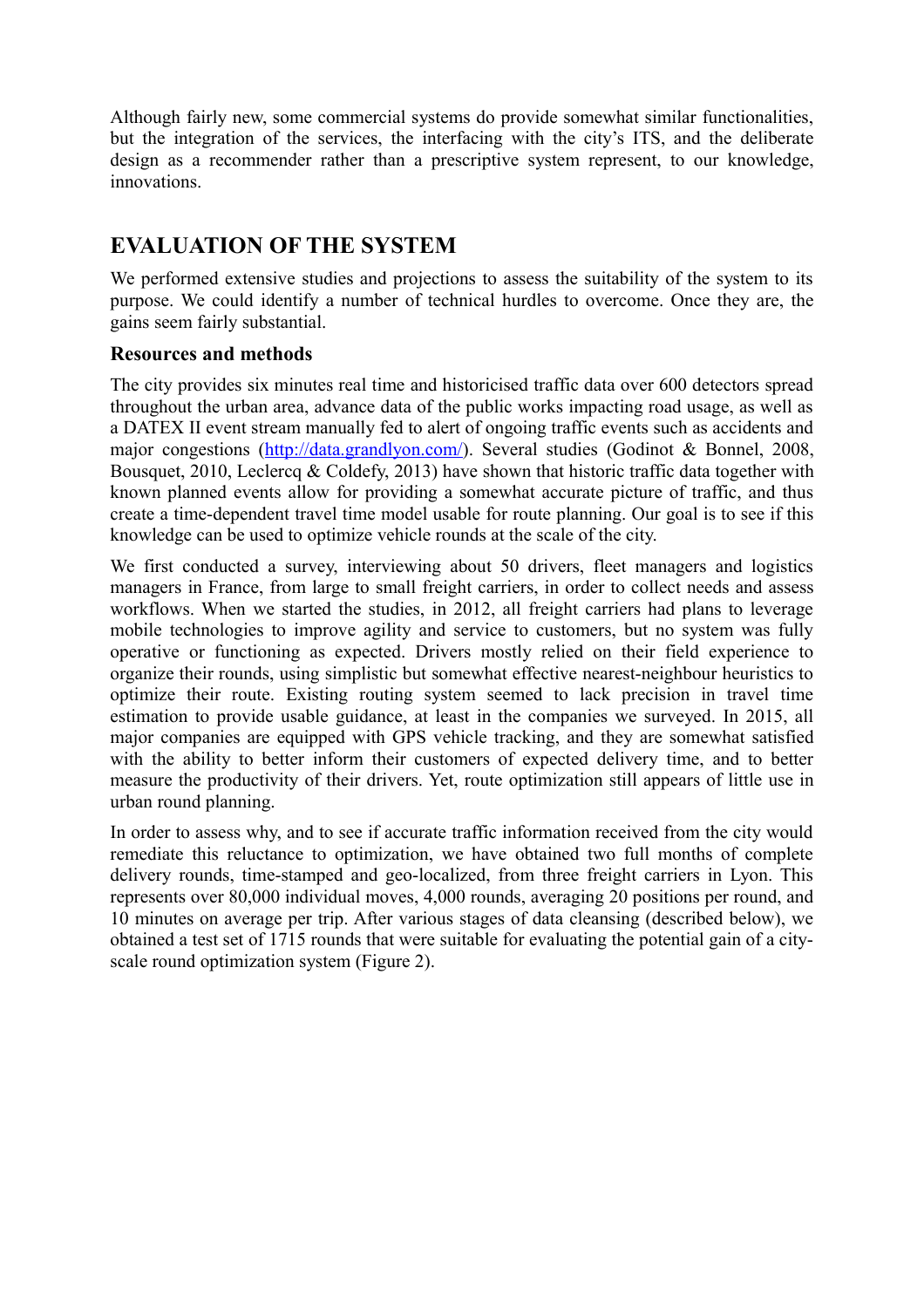

Figure 2: key indicators of the cleansed round data for evaluation of potential gain and locations of the delivery points. Larger spots correspond to warehouse locations.

Using traffic and event data from the city for the corresponding months, we simulated our system to assess whether we could have provided the drivers with better routes. The key findings started with the identification of three major technical challenges:

- Understanding the mobility intent from the set of addresses that had been provided.
- Estimating travel times correctly.
- Optimizing algorithms that leverage accurately the available city data.

We will examine those issues in detail before assessing the potential value of the system.

#### **Understanding the mobility intent**

While seemingly trivial, figuring where a delivery is to be made given a written address turns out to be a challenge. 40% of the addresses that were provided to us in the pilot did not conform to a standard format. Geocoding is a difficult problem, which is highly dependent on local conventions, and which involves careful trade-offs to avoid overfitting while still providing enough error recovery (Goldberg et al. 2007)*.* After fuzzy-match geocoding, 16% of the addresses are still imprecisely located, and 1% wrongly located. Note that our results compare favourably to off-the-shelf solutions such as Google maps, as we specialized our algorithm for the data at hand. Examples of imprecisions include: providing only a cell phone number as address, or providing a phrase such as "Street XX, construction site in front of the bakery." Quite often, the point of delivery is different from the postal address provided by the sender; for instance, the address is that of a shop, but deliveries are to be made in a back alley or at another location. All in all, after manually resolving the uncertainties, we estimate that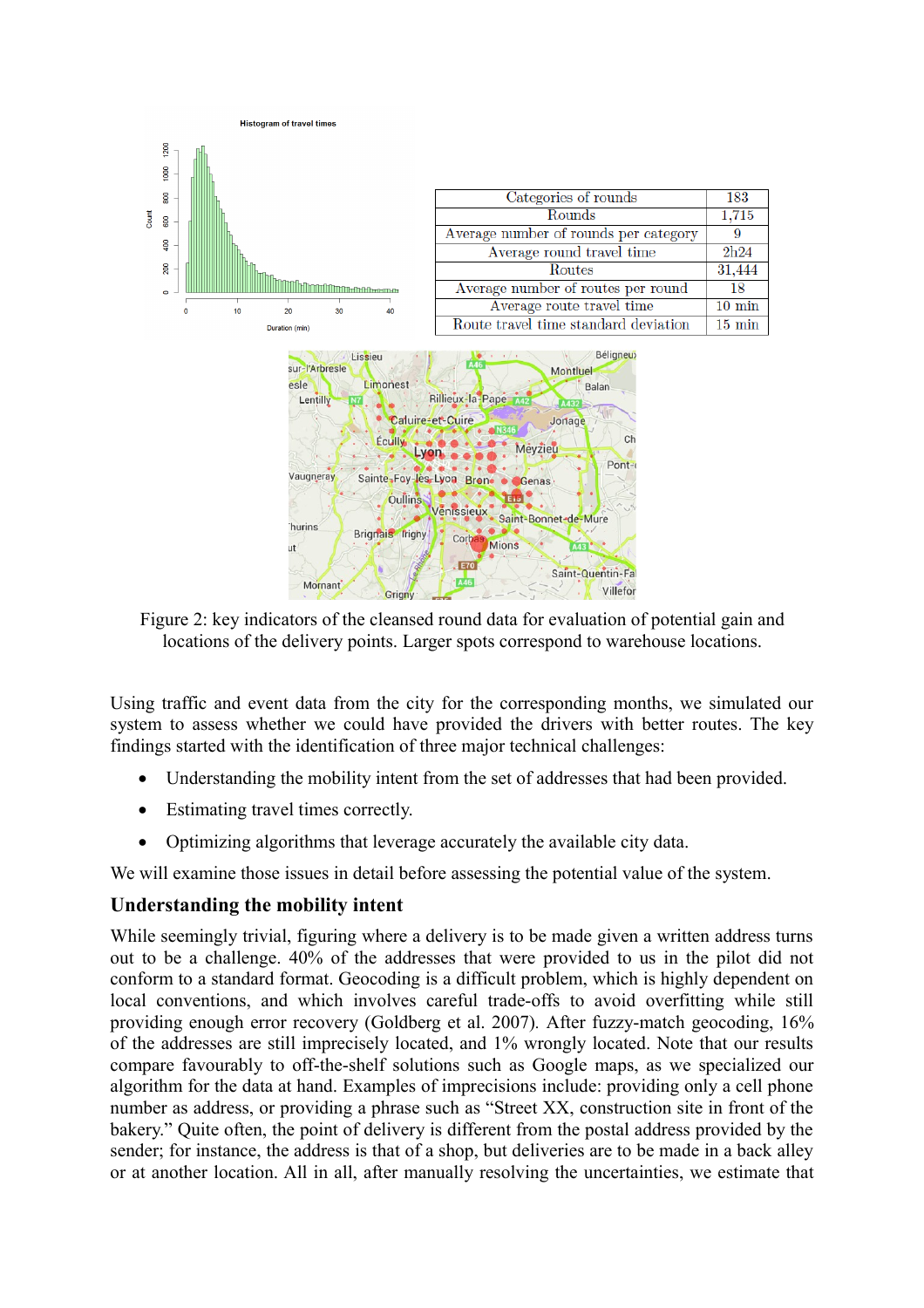about 8% of the addresses cannot be precisely resolved before the round, but will instead require some on-site searching by the driver. Depending on the type of shipment (express or standard deliveries, business or individual shipping), about 1-2% of the deliveries will return at the warehouse for lack of finding the proper delivery location.

Freight carriers are well aware of this issue. Right now, they partially alleviate it by performing systematic geotagging of all delivered addresses, so that the same loss of time shall not happen twice. In order to provide robust route planning under these circumstances, our system must take into account the uncertainty of delivery locations, adding extra padding time in proportion to the uncertainty of the interpreted location. Addresses that are completely unrecognizable are discarded from the round optimization, and extra time is added to the total time estimate of the round to account for the time to search for the delivery address. The driver is reminded of this uncertainty in the mobile application, and asked to notify when the proper location has been found to allow further occurrences of this address to be taken into account properly.

This particular technological issue highlights the importance of the driver expertise: experienced drivers have usually much lower return rates and higher productivity. This guides our choice to function only as a recommender system and be flexible about the deviations of the driver from the established path. Still, we believe proper interpretation of the rounds is a major issue to address to make the SmartDeliveries system bring its full potential.

#### **Estimating travel time**

The travel time estimation model used initially (Leclercq & Coldefy, 2013) relies on a set of rules which derive average speed for all road segments on the network based on a small number of variables: period of the year, time of day, measured or predicted congestion and various other road characteristics. While this model fits the available data overall (6% difference between observed and predicted total travel time), it is hardly usable due to the huge observed variance for individual trips: the average error for individual trips of 10 minutes reaches 55%. Worse, the use of a rule-based model introduces internal biases, which distort the error distribution outside of a normal law. As a consequence, errors along a full round do not compensate each other as well as the law of large numbers should allow. The result is that the overall standard deviation for the rounds is much higher than the estimates drivers provide when polled informally (23% vs. 15-20%). While a standard deviation amounting to 50% for trip durations of 10 minutes is of little incidence on the perception of the system reliability, it is more critical that the estimate for the overall tour match the expectation of the users. If we were to provide the system as-is to drivers, the discrepancy between forecast and observed travel time for the full round would generate distrust in the system reliability and reduce acceptance.

Improving on our travel time estimation required a novel approach, detailed in (Ashton and Baudel, 2014), which we summarize here. We first ran supervised learning regression methods to build a decision-tree-based predictor of travel time based on route features. The predictors took as inputs various attributes of the tour, including the geocoordinates of the origin and destination, the time of day, day of week, distance between origin and destination (along the shortest path), the eccentricity of the trip (angle of the travel direction taken from the city center), the observed congestion along the travelled path, the round identifier (drivers tend to serve the same neighbourhoods every day, and are specialized for one type of delivery service, with a specific type of truck. All those are summarized by the round ID). Using a 5 fold method for cross validation, we found slightly better results for travel time estimation: 41% for individual routes, and 21% for the full rounds. The interesting lesson however is that the predictor assigns a strong predictive weight to the round id, which encapsulates many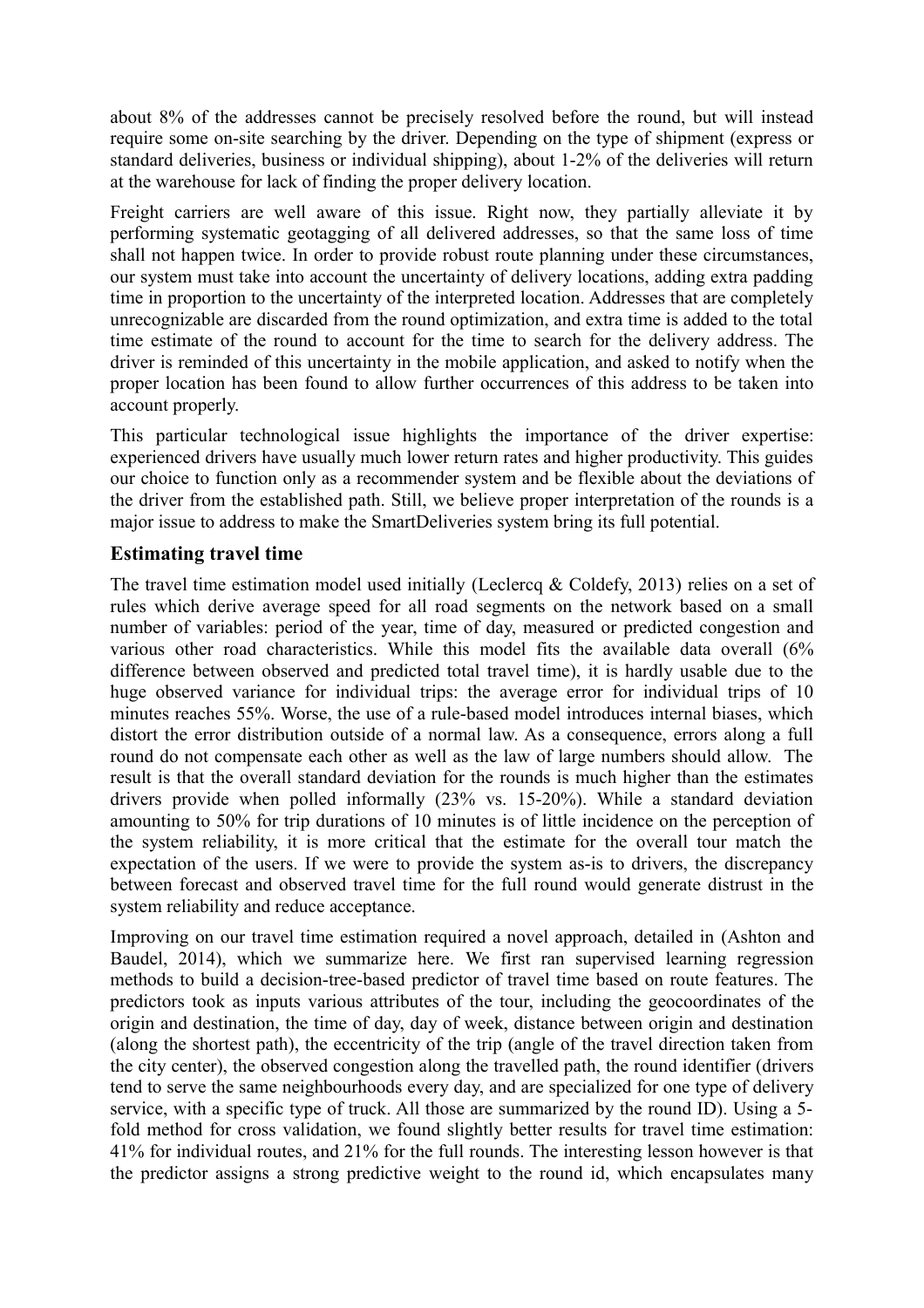endogenous aspects of the round, while other exogneous factors, such as the observed congestion (Occupancy attribute) have far less influence on travel time (Table 1).

| Feature         | Distance |  | Round ID Static travel<br>time forecast Occupancy | Angle | Time of<br>day |
|-----------------|----------|--|---------------------------------------------------|-------|----------------|
| Gini importance |          |  |                                                   |       |                |

Table 1: Gini importance of the main attributes of the decision tree predictor

This observation yields to the following interpretations:

- The relatively low impact of occupancy rate suggests that congestion, while definitely noticeable, is fairly quickly remediated by the traffic regulation center, and has – *overall –* only a low impact on total travel-time. This has been confirmed by the regulation authorities, in the following terms: "Our goal is not to get rid of all congestion, this is impossible. Rather, it is to make sure that on any trip, congestion won't impact you by more than five minutes". This does not mean in any way that our model can get rid altogether of city traffic information. On the contrary, awareness of the accidental or forecast (closed roads) congestions is of high value to drivers, even if it's used only 20 times per year. Provided this information is accompanied with an alternate route, it offers the opportunity to save some of what some drivers call "jours de galere" (bummer days), when a slight delay at the beginning of the round triggers cascading effects that impact the full round, resulting in a net loss for the day's work.
- The high impact of the "round ID" attribute means that different drivers/round types have differing average speeds. In other words, endogenous aspects of the round may have a much higher impact than exogenous factors such as global road conditions. Interviews with drivers have confirmed that experienced drivers are far more productive than beginners, and of course, drivers may adopt less civil behavior when they are under stress, or take a time off if they see that their progress has been good. This suggests a fairly important degree of elasticity in the travel time estimate, and that our estimates shall be improved by a travel time prediction model that includes historical knowledge of the driver and vehicle past driving patterns in its input variables.

These observations have led us to propose a new travel time prediction model (Ashton  $\&$ Baudel, 2014), based on estimating a trip duration with a weighted average of k-nearest neighbours taken from historical data. When the distance between the trip to perform and its nearest neighbours is too large, then the model relies on the simulation-based model defined by the traffic authority. The model parameters have been determined by cross-validation on our dataset. This new model enables reaching the precision wished, with an average error of 43% on individual routes, and 13% on rounds, with 83% of the rounds being inside a 20% margin error. This roughly matches the estimates drivers provide when interviewed.

In summary, while progress is still needed, it appears of utmost importance that a travel time estimation model take into account endogenous aspects of the round to be performed to perform adequately, which is not the case of most off-the-shelf travel time estimators.

#### **Optimizing vehicle rounds**

The core problem at the heart of round optimization, the Traveling Salesman Problem (TSP) under constraints, is a well-known "hard" computational problem. In addition, our optimization model involves precedence and time window constraints, time-dependency (the expected duration of a trip varies with the time of day), and uncertainty (the travel time is known only within certain bounds). The approach we have chosen to solve the TSP relies on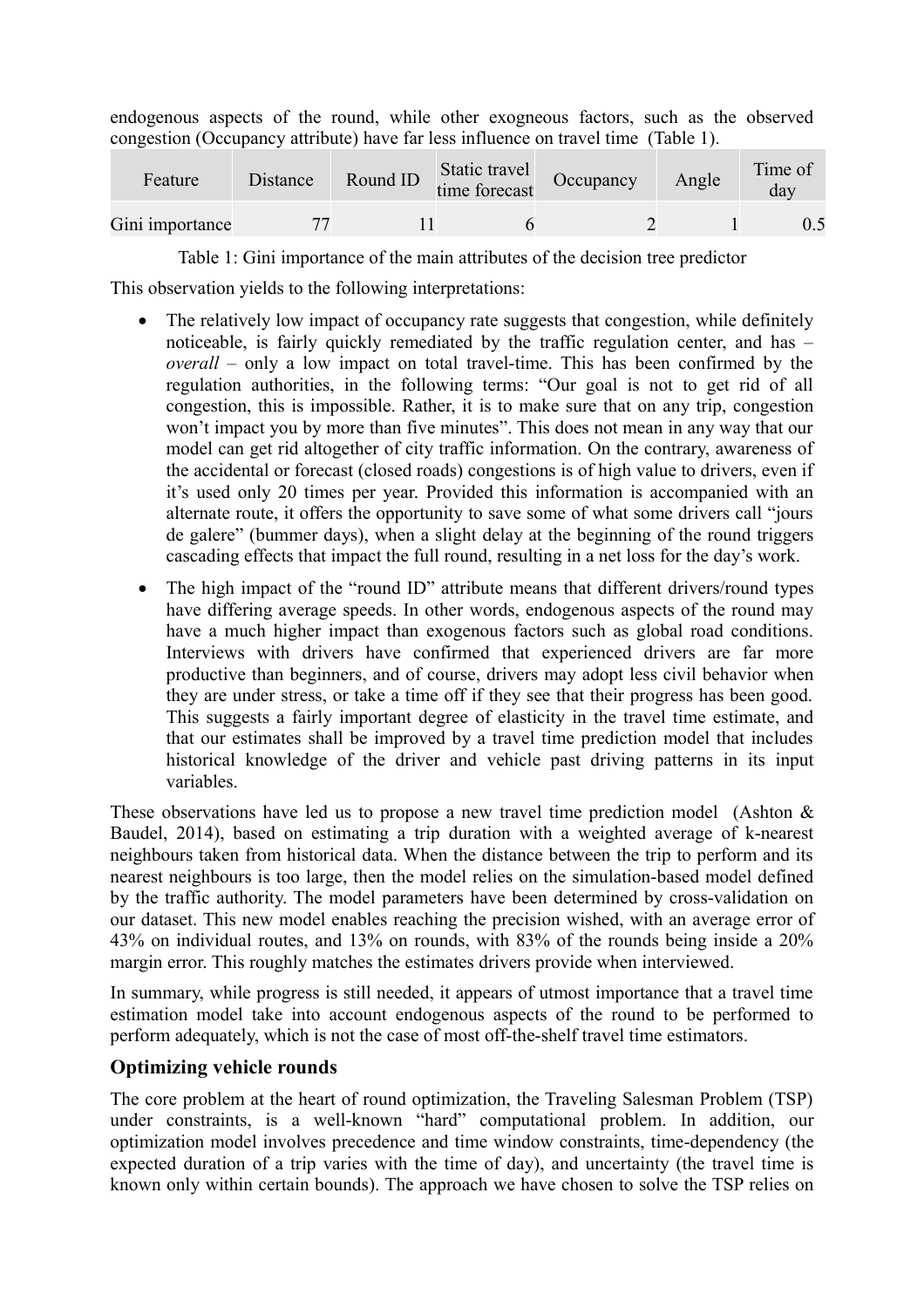constraints-programming and scheduling (Baptiste et al. 2006), (Laborie & Rogerie, 2008), (Laborie et al., 2009). Our first implementation (Aguiar-Melgarejo et al, 2012), using state-ofthe art but straightforward approaches, would require on average 90 seconds of computation to provide a solution for a round. While this is sufficient for an individual round and for evaluating the potential impact of the system, it would prove highly impractical if used in production. If we assume thousands of rounds to optimize and that each round requires about three recomputations in the course of the day, this means hundreds of hours of intensive processor time per day. Because most rounds are planned in the morning hours between 6 and 8 am, and the response time should not exceed a few minutes per request, implementing a city-scale solution would require a significant datacenter (hundreds of processors) to deliver results in a reasonable timeframe. Given the expected returns, even if the results were allowing substantial savings to its users, the solution would not be economically feasible.

Fundamentally, the model for optimizing an urban vehicle round under constraints is the Time-Dependent Traveling Salesman Problem (TDTSP). The solution we provide involves implementing a global "TimeDependant no-overlap" constraint, that takes as parameter a distance tensor (origin-destination temporal matrix, wherein each of the element is a function of time indicating the distance from an origin to a destination over time). This new constraint and its benchmark are described in (Aguiar et al, 2015). It allows leveraging the distance tensor to further propagations to drastically cut the search space.

This new constraints enables our algorithm to find the optimal solutions in 0.1s of computation for rounds of 20 positions, and reach a minimum at 5% of the optimal solution in five seconds on average (Figure 3). This 13-fold performance increase makes our approach scalable, requiring only a dozen or so processors to serve the potential needs of a city the size of Lyon. Further work is required to adapt the model to the uncertainty of transition times.



Figure 4: Average time needed to compute optimized tours. NoOverlap is the straightforward approach, TDNoOverlap is the approach taken in (Aguiar et al, 2015). Note the vertical scale is logarithmic.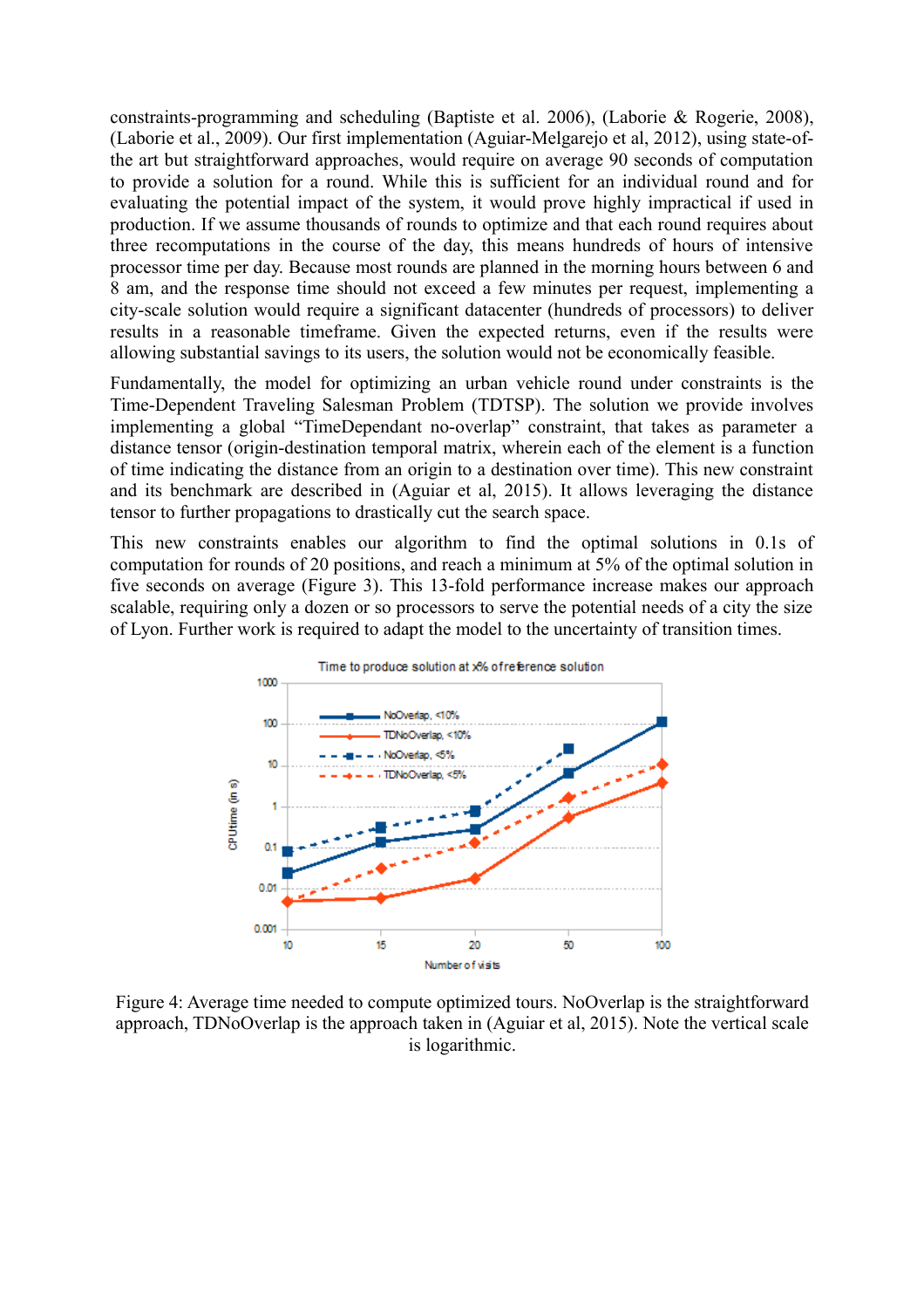## **OPTIMIZATION RESULTS (projection)**

#### **Results for the freight companies**

After filtering for poorly resolved delivery locations and rounds whose travel time forecast did not match the recorded data correctly, we obtained the test set described above consisting of 1715 rounds. Applying our optimization algorithms, we found the possibility of saving 18% in distance on average, and 11% in time.

The following example (Figure 4) is a round performed on June 12, 2014. It started at 8:50, consisting of 38 positions (some positions being at the same address). The difference between forecast and observed duration is 7%, and the truck has been on its delivery locations for 53 minutes.



Figure 4: example of optimization of a complex delivery round.

|                   | actual | optimised | gain             |
|-------------------|--------|-----------|------------------|
| Distance traveled | 63km   | 47km      | 25%              |
| Time in movement  | 3h25   | 2h58      | 20%              |
| End of tour       | 2h19   | 11h48     | $29 \text{ min}$ |

#### **Results at the scale of the city**

As our initial goal is to study the feasibility and potential impact of the solution for city traffic regulation, we have further projected what those individual gains could provide if the system was adopted at the scale of the city.

In partnership with the Grand Lyon climate protection service, we have obtained data after running the Freturb model (Routhier et al., 2001). According to Freturb, there are on average 7630 rounds per day over the city, among which 2400 (31%) serve more than 10 positions and could be optimized. In a rough approximation, if our number of 50% of daytime traffic qualifies as "professional urban mobility," and 31% may benefit from our optimization service, this means SmartDeliveries offers the perspective of a reduction of 2.8% of traffic, with a net positive economic gain, as the productivity of the drivers is increased.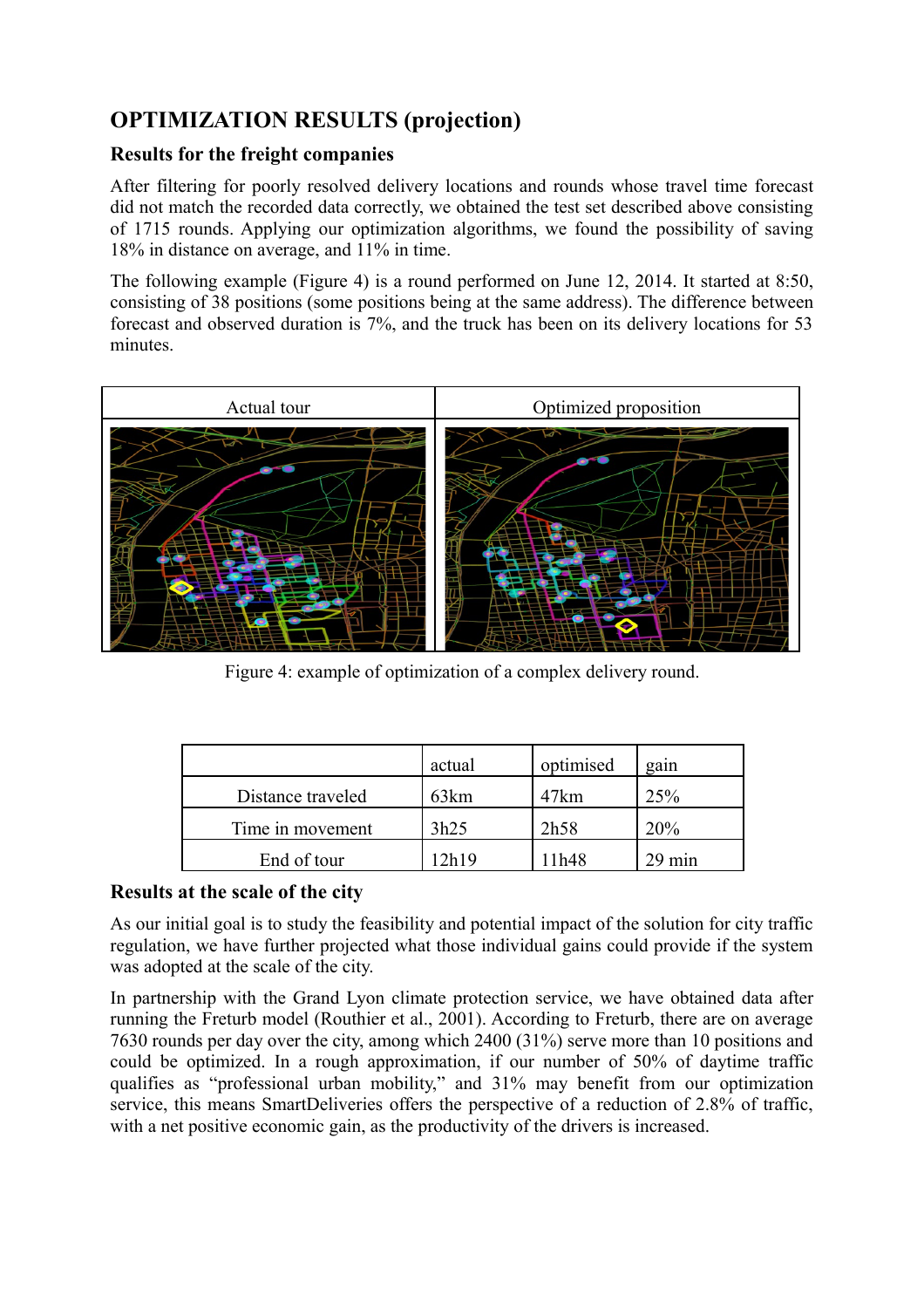## **CHALLENGES AND FUTURE WORK**

SmartDeliveries is now in preparation for conducting live tours with a few selected participants. Two main types of issues need to be carefully addressed: technological and organizational.

#### **Technological challenges**

Between 2012 and 2015, conditions have drastically changed, as many freight companies and drivers have acquired off-the-shelf hardware and information systems that they can leverage to use the proposed solution, at a very small cost. However, the key technological challenge remains the ability to gracefully manage the uncertainties in delivery locations and travel-time estimations. This is to be addressed partly by optimization algorithms that take these uncertainties into account, but also via user interfaces and proposed workflows that acknowledge these uncertainties, adapt to field constraints that the driver may not be able to inform the system about, and leave the user in charge. Finally, once sufficient volume can be reached, global optimization integrating delivery parking spots availability should be a significant challenge.

#### **Organizational challenges**

Urban freight distribution is made by a very large variety of freight operators (Dablanc, 2007). Just in the parcel and express transport sector, for example, some very big transport companies (Chronopost, UPS, DHL for France) work alongside very small ones, with few employees, or no staff at all other than the drivers themselves (own account drivers). These small companies, which can be more than several thousands operating in a single large city such as Lyon or Paris, often work for the large ones, carrying the goods and providing the final deliveries on their behalf, as contractors. This specific end of the freight market suffers from very low profit margins and difficult working conditions. These small players may find it difficult to consider investing in a new technology, preferring to deal with delivery tour incidents with their own human resourcefulness. They will need to see actual gains of the system before joining it. Also, when embedded in highly dependent relationships with large transport companies (Reme Harnay et al., 2014), small companies will not always be able to decide for themselves if they can join the system or not. Large operators, although more technologically savvy than small ones, can be reluctant to export their data on systems they do not fully control and they may raise security issues.

However, the framework in which urban freight deliveries are currently operated may be changing rapidly, specifically in French cities, allowing for more favourable conditions for the adoption of a delivery optimising system. Access regulations in city centres such as low emission zones are currently being adopted (Dablanc & Montenon, 2015). Municipalities increase bicycle use and promote roadway usages competing with delivery activities. Also, the rise in "residential deliveries" (deliveries for e-commerce consumers, at home or in pickup points spread around residential and commercial neighborhoods) in cities is adding a significant layer of complexity to delivery round planning. All these new urban conditions may make it more difficult to operate "low cost" last mile deliveries and may generate interest in optimization systems integrating real time data from all stakeholders.

## **CONCLUSION**

There are good reasons to believe that no human can find near optimal solutions to the timedependent traveling salesman (TDTSP) problem for more than a few positions: the problem is proven to be hard to solve. The heuristics commonly employed by drivers, such as always moving to the nearest non-visited position, are quite robust and rarely yield very bad rounds. But those solutions are still far from the optimum. It is very reasonable to expect that 10 to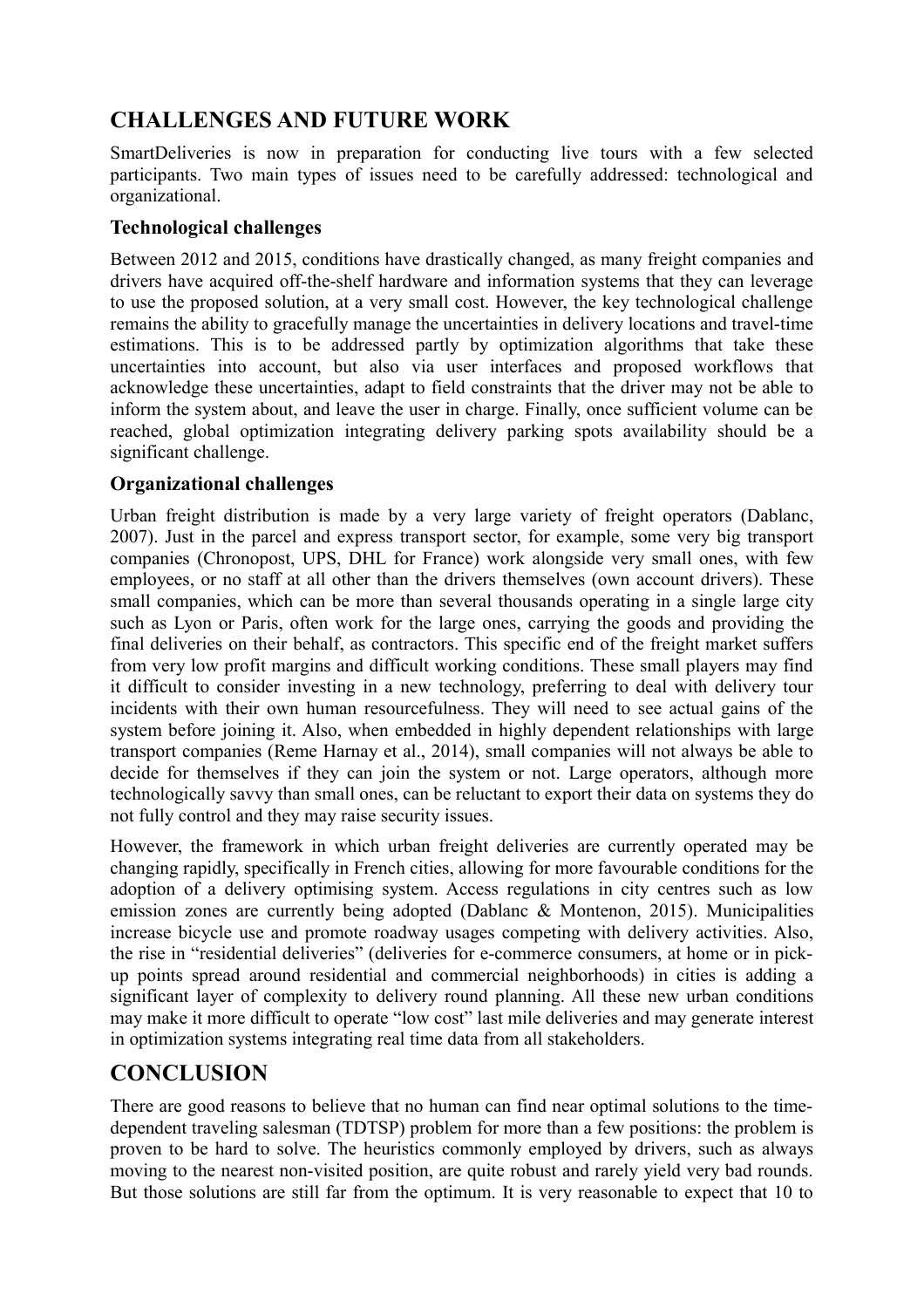20% of productivity increase can be found if state-of-the-art algorithmics can applied successfully to the urban delivery round problem. Furthermore, this productivity increase would come with improved traffic conditions, benefiting all city residents.

Freight carriers and vehicle fleet operators are well aware of this opportunity, and numerous attempts have been made in the past 30 years to materialize this potential. In North America, several companies such as routific.com are starting to propose services that come close to our proposition. Yet, in practice, at least in Europe, drivers still prefer to rely on their experience, as the provided "optimized" plans often prove to be not so optimal in practice and fail in providing the needed flexibility.

Our hope is that injecting city traffic information to the optimization process, correctly assessing the travel time by taking the driver's experience into account and designing the full workflow of the optimization as a recommender system rather than a prescriptive system, we could see those expectations finally come to fruition. New urban conditions in which companies will operate in the future may provide a favourable milieu for the adoption of smarter technologies for urban deliveries.

### **ACKNOWLEDGEMENTS**

The OptimodLyon project, of which SmartDeliveries is a part of, is partly funded by ADEME and the French Investissements d'Avenir research programme. We wish to thank the OptimodLyon project's partners; Jean Coldefy, Diana Diziain and Luce Ponsar from the Grand Lyon; the freight companies who provided data and answered surveys; Philippe Laborie from IBM and Christine Solnon from INSA Lyon for advising optimization research, and the interns who contributed to the project: Pierre André, Clément Mathieu and Lexi Weng.

## **REFERENCES**

Académie des Technologies (2009) *Le Transport de Marchandises.* Rapport de l'académie des technologies*,* Editions le Manuscrit.

Aguiar Melgarejo, P. Laborie, P., Solnon, C. (2015) *A Time-Dependent No-Overlap Constraint: Application to Urban Delivery Problems*. Twelfth International Conference on Integration of Artificial Intelligence and Operations Research Techniques in Constraint Programming (CPAIOR), Barcelona, Spain.

Aguiar Melgarejo, P., Baudel, T., Solnon, C. (2012) Global and reactive routing in urban context: first experiments and difficulty assessment. *Workshop on Optimization and Smart Cities,* CP2012 Conference, Québec City, QC, Canada.

Ashton, J. and Baudel, T. (2014) Travel time forecast on an urban network using lowfrequency GPS Data. *OptimodLyon internal report*.

Baptiste, P., Laborie, P., Le Pape, C., Nuijten, W. (2006) Constraint-based scheduling and planning. In: F. Rossi, P. van Beek, T.W. (ed.) *Handbook of Constraint Programming, chap. 22*, pp. 759-798. Elsevier.

Baudel, T., Aguiar Melgarejo, P., C. Solnon, C., Jacques, L., Coldefy, J., (2013) Optimisation du fret et des déplacements professionnels planifiés dans le projet OptimodLyon. *Transport, Environnement, Circulation*, 219, pp. 2-5.

Bousquet, A. (2010) Optimisation d'itinéraires multimodaux fondée sur les temps de parcours à l'échelle d'une agglomération urbaine dense. *PhD diss., Ecole Nationale des Travaux Publics de l'Etat*. Non published.